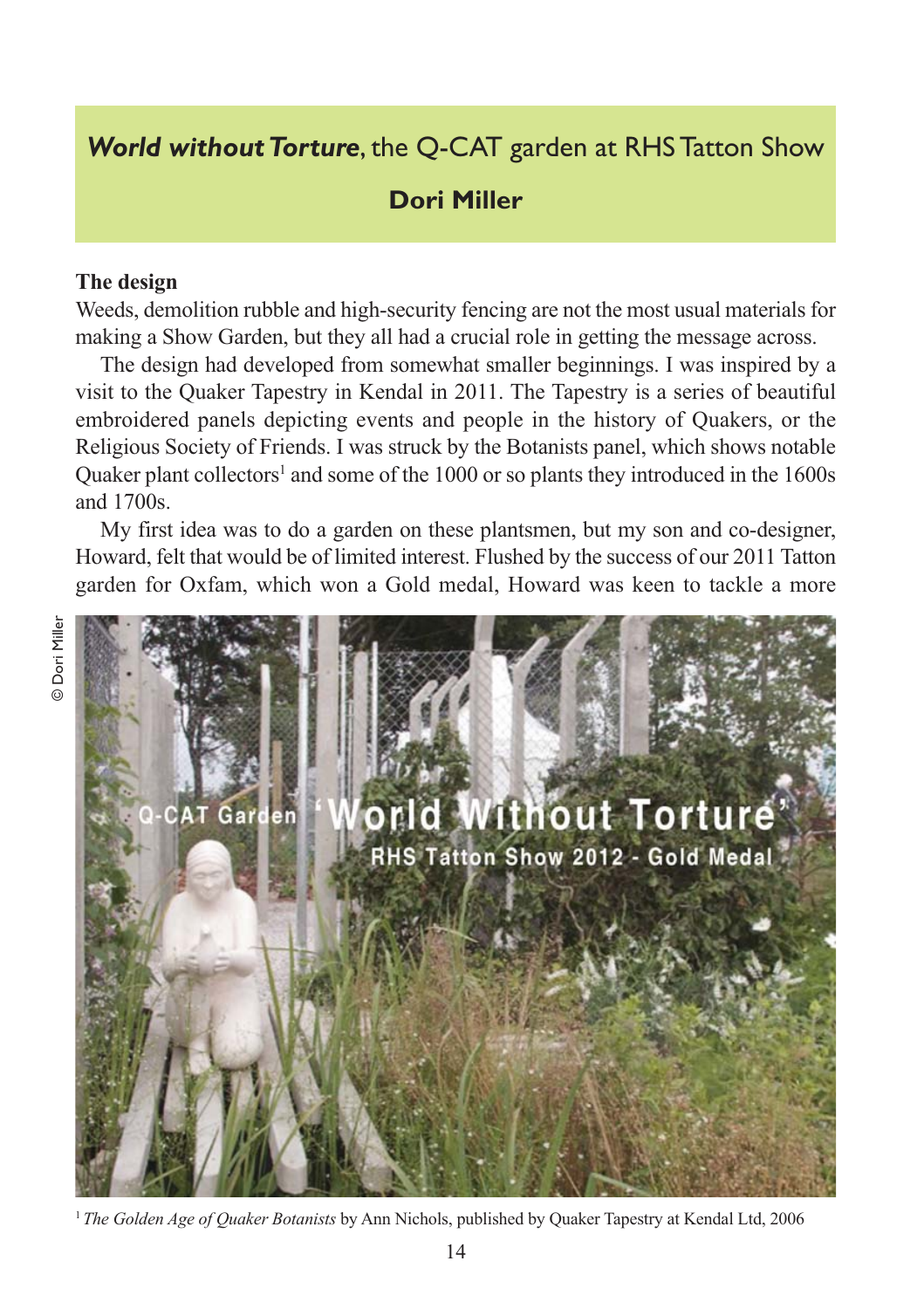challenging subject. I am a member of the Wirral and Chester Quaker Area Meeting, which upholds a particularly difficult concern: the Quaker Concern for the Abolition of Torture (Q-CAT). Q-CAT's aim is to end torture and complicity in torture. There could hardly be a more challenging subject to translate into a garden.

Q-CAT trustees readily accepted the invitation to be the Exhibitor of the garden, and work began. The main elements of the design were:

- an ecological succession, with plants naturally colonising land destroyed by bombing (because bombing does to land what torture does to man). This would show how, over time, land heals itself, and it would embody the spirit of provocative optimism so important when tackling a difficult subject.
- a walkway inviting visitors into a cell reminiscent of Guantanamo Bay, with quiet speakers telling stories of political prisoners;
- $\bullet$  high-security concrete posts (with chain link and barbed wire) to give the feeling of oppression and claustrophobia;
- exit through a 'release' garden, planted with white varieties of Quaker introductions, to symbolise the peace and purity of a world without torture; hard landscaping made with concrete posts, but now laid horizontally and trodden underfoot; and an image of freedom provided by a sculpture of a figure releasing a dove, together with further doves flying across the chain link, in wire embroidery.
- a deep, still pool to symbolise the stillness and silence at the heart of the Quaker way.

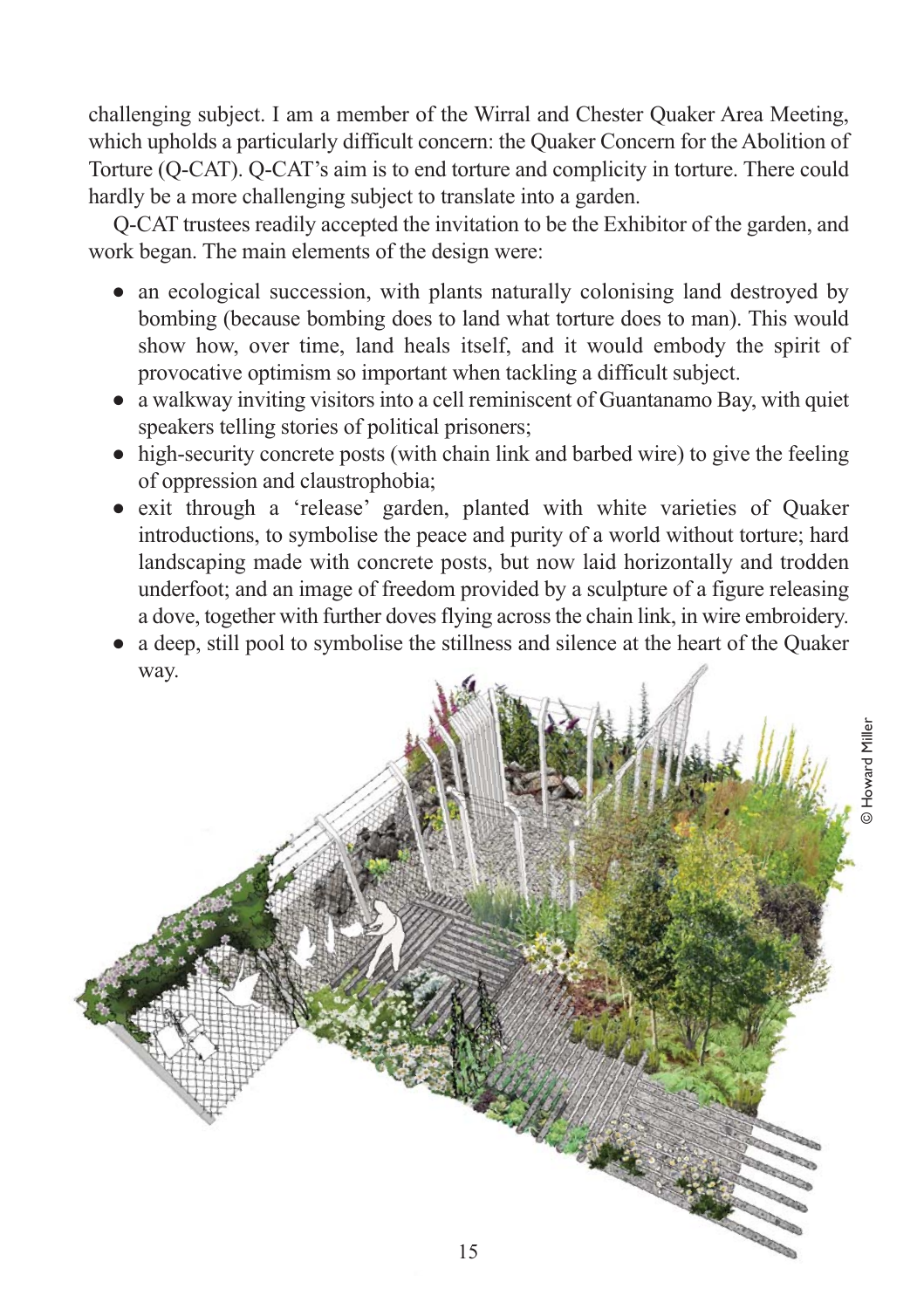The creative brilliance of the design was down to Howard, who is an architect by profession, with me insisting on the Quaker elements, and taking responsibility for the

© Dori Miller Dori Mille



The start of the ecological planting.

planting.

We enlisted invaluable help from two universities: Dr David Wilkinson (Liverpool John Moore University) is an expert on ecology, and he advised on the planting for the ecological succession (which James Alexander-Sinclair, head judge, said was "perfect"); and Wayne Szabo, from Chester University's Harlequin project, did a wonderful job with the speaker project.

The two chain-link panels depicting the dove in flight were made by a Dutch firm, Lace Fence, to Howard's design. The panels were much admired by visitors to the show.

The sculpture, named 'Liberty', was the result of a second collaboration with Judy Greaves, a sculptor



Cosmos, penstemons, and poppies against a background of *Corylus avellana '*Contorta', white foxgloves, and the mature woodland that was the culmination of the ecological succession.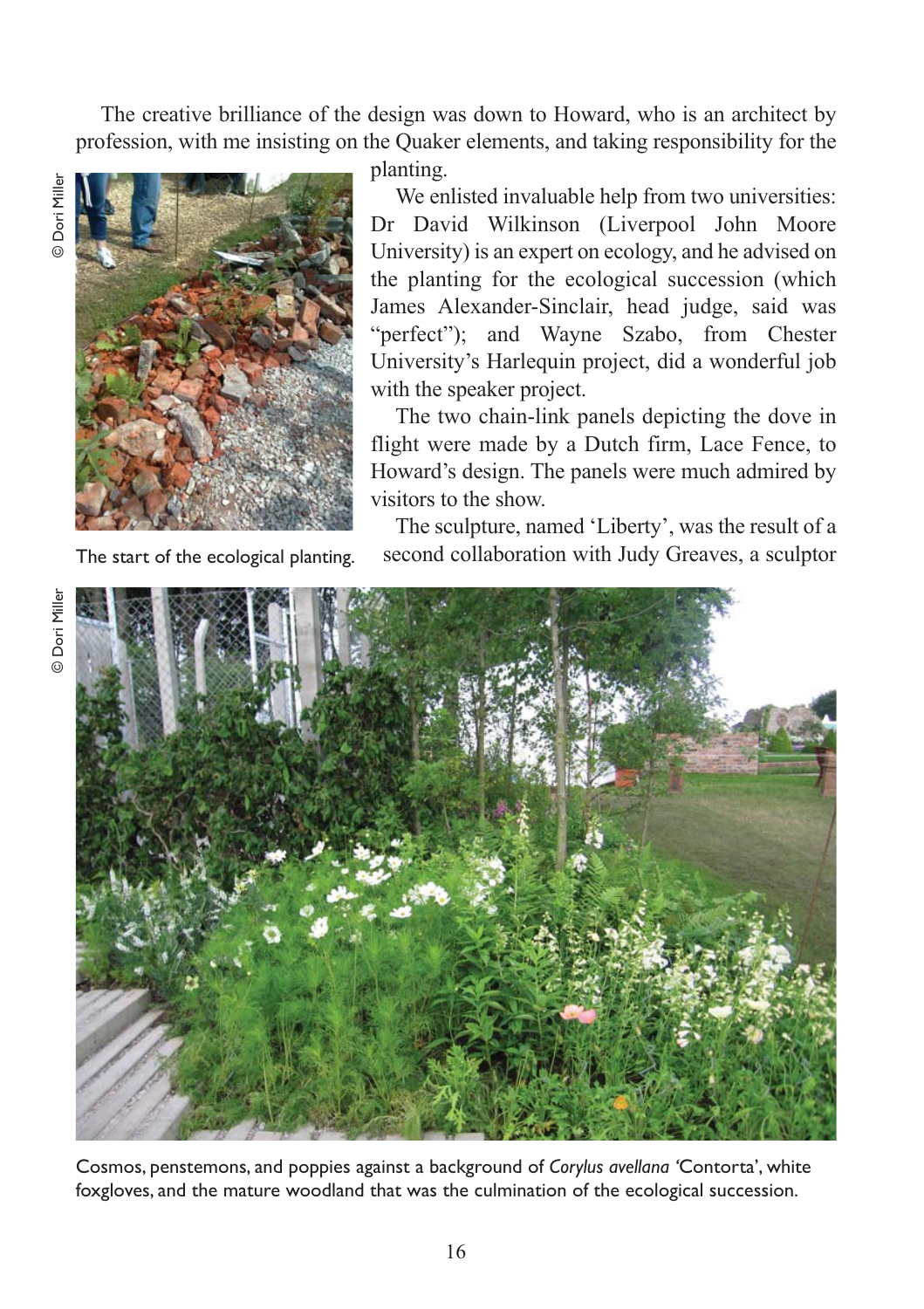from Shropshire. Liberty worked beautifully with the lace fence panels.

The plants were chosen from those introduced by Quakers, the choice further restricted by two considerations: they had to be due to flower during the third week in July, and white varieties had to be available. The mainstays of the display were perennials, superb specimens supplied by Dingle Nurseries of Welshpool.

#### **Quaker plants and plantsmen**

The plants used in *World without Torture* were introduced to gardens by just four of the many Quaker botanists, plant hunters, collectors, nurserymen and gardeners: John Bartram, John Fothergill, Peter Collinson and Phillip Miller.



The chain-link supports can just be seen.

John Bartram (1699–1777) was an American

who was called by Linnaeus "the greatest natural botanist in the world". Primarily a farmer, Bartram's study of plants confirmed him in his faith, for he saw God through nature's eye – perfection, intricacy and sheer beauty.

Among Bartram's introductions are *Phlox paniculata* and *Monarda* (bee balm or bergamot). We used *P. p.* 'David', with showy, bright white flowers, and very fragrant, and *Monarda* 'Schneewittchen'. The plants were full of bud but not in flower during show week, but they provided tall handsome foliage.

Dr John Fothergill (1712–1780) was a British physician, philanthropist, botanist and plant collector. Among his introductions are *Clematis florida* var. *sieboldiana*, *Penstemon laevigatus* (beardtongue) and *Viola cornuta* (horned pansy).

*Clematis florida* var. *sieboldiana* was the only climbing plant which satisfied all the criteria for inclusion in the garden, and its role was to provide a backdrop to the sculpture and to clothe the chain link. Known as the passion flower clematis, its flowers develop through several spectacular stages. Green/white narrow pointed petals emerge first, and then they open fully to white. Meanwhile, the central purple stamen cluster grows from a button when new, to a full rosette which remains when the white petals have fallen. Unfortunately it is not very hardy. It is also prone to Clematis Wilt: healthy buds stand up like little candles, but with Wilt they suddenly droop from the top, quickly progressing down the stem unless the affected parts are cut off promptly. Rain or wind can easily cause physical damage, with symptoms similar to Wilt, but throughout the plant rather than starting at the top. The stem (usually single) is delicate and brittle, and will not recover from the slightest kink. These susceptibilities caused some difficulties during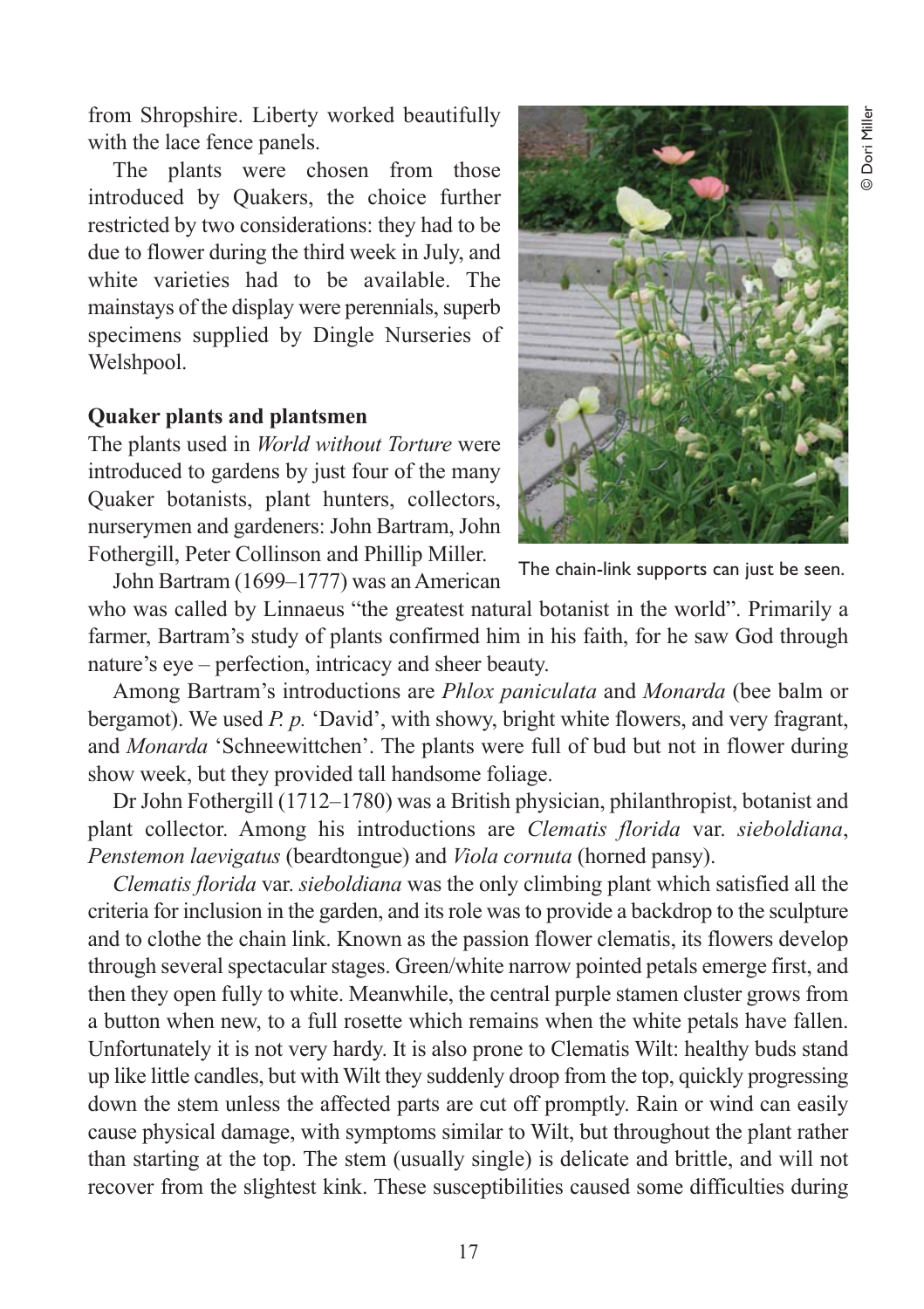preparation for the show. It was necessary to keep the plants under cover for as long as possible, not only to keep them looking good, but to keep them alive! But to display climbers in a show garden, they need to look as if they have been grown on the support.



Visitors walk through the garden...



...and pause to listen to the speaker stories.

Luckily, a weakness of *C. sieboldii* turned out to be also a strength. As the plants were mostly single stemmed, it was possible to detach them fairly easily from their canes, and twine each carefully onto a single strand of chain link. They could then remain under cover till the last minute, before wiring the single strand on to the chain link panel. And they did look as if they'd grown there. Nevertheless, we had plenty of backup plants in case any needed replacing during show week. I think we had the entire European stock in reserve.

The perennial *Penstemon* 'White Bedder' is creamy in bud, with plentiful flowers opening white with a touch of pink. We were not able to obtain a white variety of the *Viola cornuta*, so we used the purple only for its foliage, by cutting off the flowers.

Peter Collinson (1693–1768) was a British woollen draper, botanist and naturalist. Through his business and Quaker connections and trade with the Americas he introduced British plants to America and vice versa. Among these

plants are *Linaria purpurea* (toadflax) and *Papaver nudicaule* (Arctic or Iceland poppy). We were unable to get white-only seed of the poppy, so we grew 'Meadow Pastels' and Champagne Bubbles Group. I potted them up singly with the intention of using only the white and cream ones. However, the colours were so beautiful we decided to use the white/cream amongst the other white flowers, but develop into the stronger pink, yellow, orange and red beyond the strict confines of the garden.

It is one of Howard's trademarks to reach out beyond the garden boundary in order to engage the visitor. In *World without Torture*, the lace fence section extended into the showground, as did the 'prongs' formed by the horizontally laid posts. It was in the prongs that the coloured poppies were planted with such effect, all the more dramatic after the severe restraint of the white/green colour palette.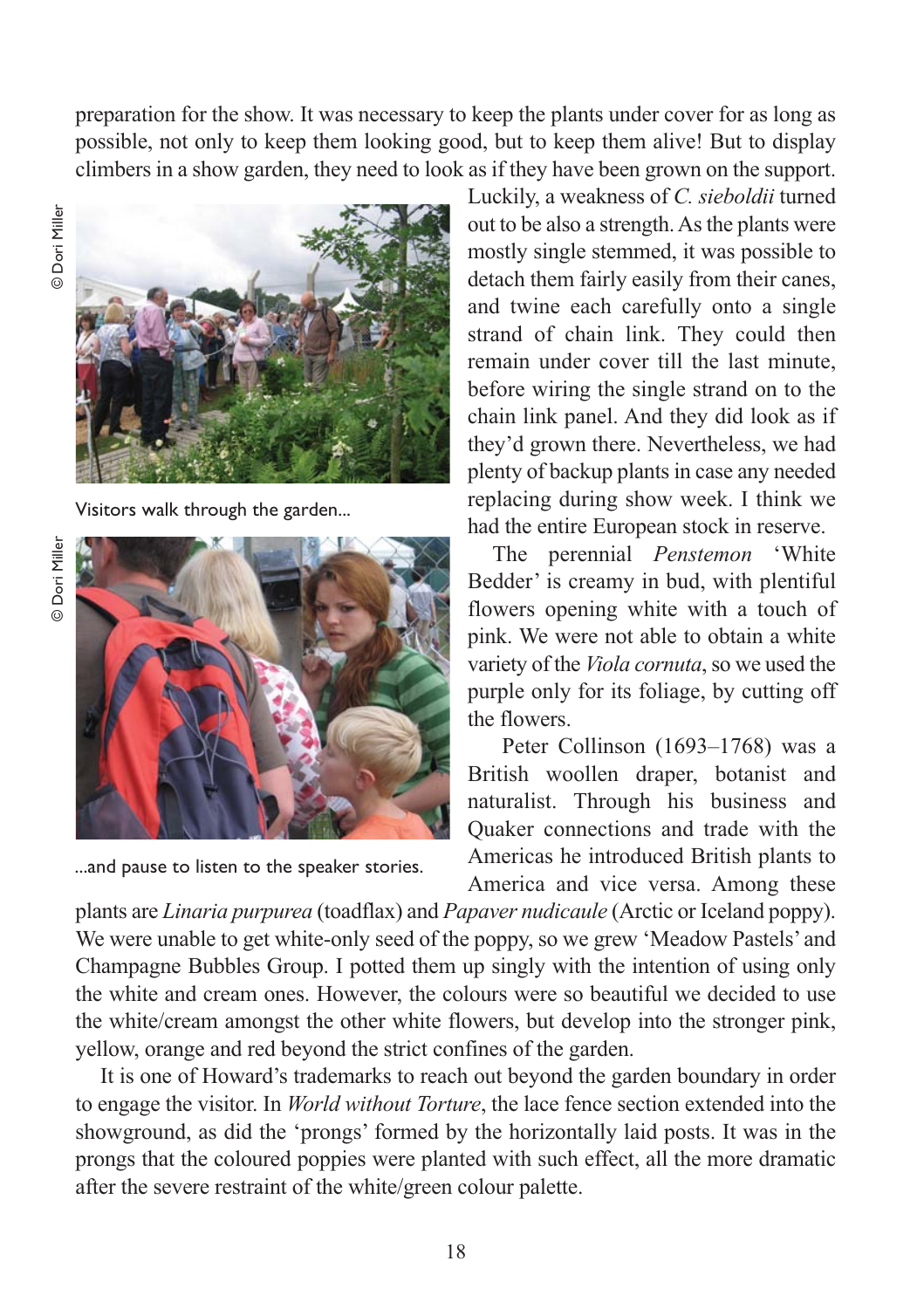Both poppy and toadflax were rather floppy and needed support. The toadflax came from Dingle's fastened to sticks, while I had grown the poppies in a poly tunnel and they were quite soft. The only hard materials used in the construction of the garden were

concrete and wire, to emphasise the hard brutality of torture. In order to preserve unity of materials, we devised plant supports of single strands of chain link, cut to length and twisted over at the top to provide protection from their sharp points. The result was surprisingly effective (and cheap.) A bit of a 'swords into ploughshares' moment.

*Cosmos bipinnatus* 'Purity' proved to be another annual that deserved its place. This was an introduction by Phillip Miller FRS, gardener at Chelsea Physic Garden 1722–1770. Though not formally a Quaker, he collaborated closely with them. *C. p.* 'Purity' was easy to grow from seed, with fresh, light green fronds of foliage and lots of big daisy flowers.



### **Other plants**

*Corylus avellana* 'Contorta' (corkscrew or twisted hazel) was an essential plant for the garden. It provided a metaphor in itself for

The deep, still pool symbolising the stillness and silence at the heart of the Quaker way.

victims of torture. Discovered in an English hedgerow in the 1800s, it is an example of a plant which, though grown in an unnatural form through mutation, seems to thrive. Perhaps victims of torture can go on to thrive, despite horrific mental and physical scars?

In the pool, a simple combination of white water lily, *Alisma plantago-aquatica*, and *Iris pseudacorus* (foliage only), served as a symbol of the stillness and silence of the Quaker way. Between the water lily and the perennial planting we used *Briza media*, the perennial Quaking grass, planted for word play. The round grass seedheads complemented the little starry flowers of the alisma.

#### **Building the garden**

The build-up period was much harder than for the previous two gardens we'd done at Tatton, not only because of the appalling weather during the first two weeks of July. Landstruction, our contractors, did a fantastic job under very difficult conditions. Concrete posts and wire are hard, heavy, hostile materials to work with; we spent days scrabbling around in a load of rubble to create the bombsite; and the weeds we planted in it were not well-behaved like garden plants. It was surprisingly difficult to make them look natural. In fact, it felt like self-inflicted torture building the garden.